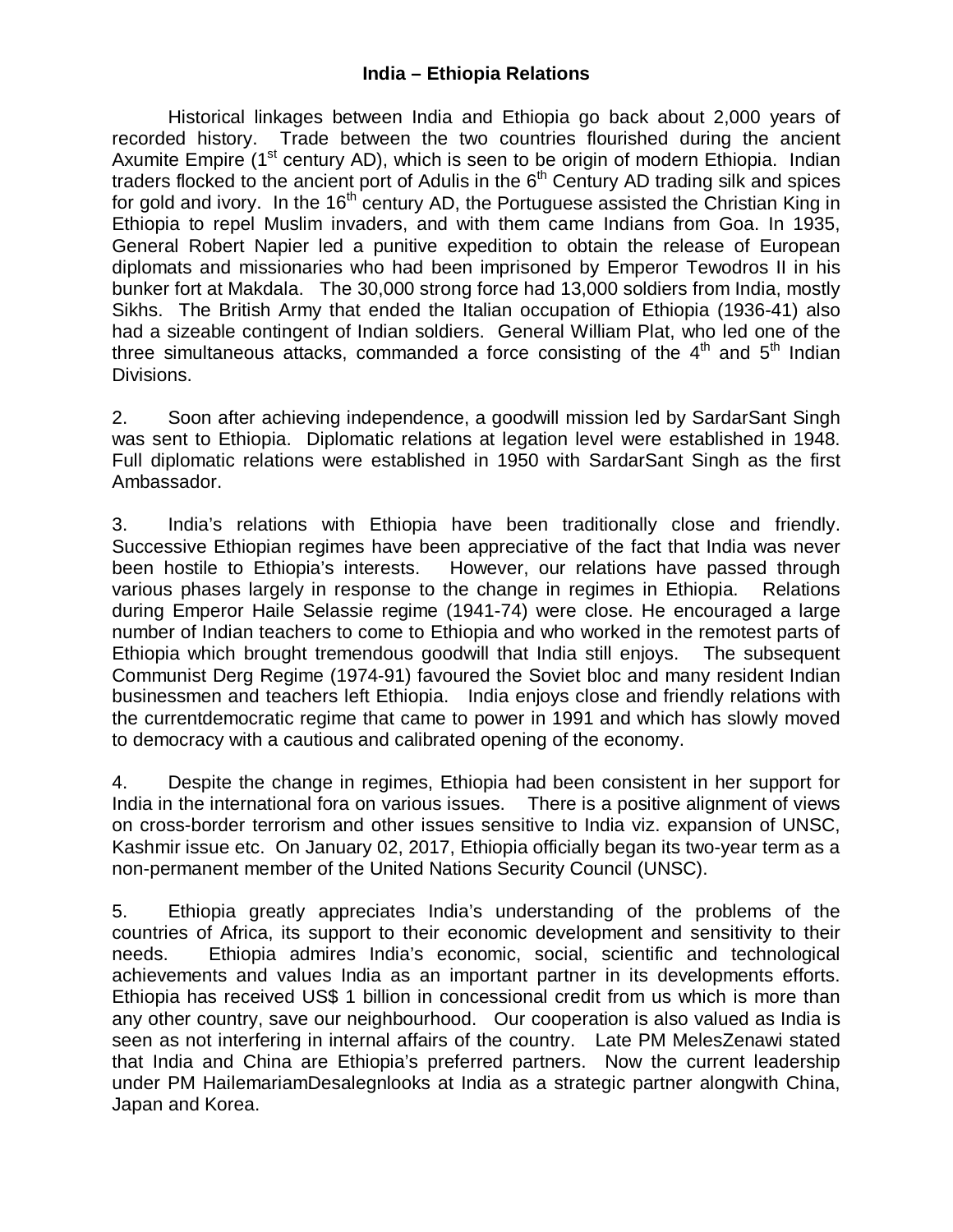#### **Institutional Framework**

6. An agreement to establish a Joint Commission was signed during the visit of ShriPranab Mukherjee, then EAM to Ethiopia in July 2007. The first meeting of the Joint Commission was held in New Delhi in December 2010. A Protocol on Foreign Office Consultations was signed during the visit of the then EAM to Ethiopia in July 2007. The first round of Consultations was held in New Delhi in March 2010 and the second meeting was held in Addis Ababa in January 2012. Last Foreign Office Consultations were held in Addis Ababa on6<sup>th</sup> February 2017. Dr.NeenaMalhotra, Joint Secretary (E&SA) led the Indian delegation.

### **Bilateral visits**

7. Emperor Haile Selassie visited India in 1956 and again in 1968. Col. Haile Mariam Mengistu, who headed the Communist regime that ruled the country from 1974- 91, visited India in 1983 for the NAM Summit. He later paid a State visit to India in 1985. Prime Minister MelesZenawi visited India on a bilateral visit in March 1997. He again visited India for the 4<sup>th</sup> International Conference on Federalism in November 2007 and in 2008 for the 1<sup>st</sup> India Africa Forum Summit-I. He again visited India for the Delhi sustainable Development Summit in February 2011. Former Foreign Minister (present PM), HailemariamDesalegn visited India for the first meeting of the Joint Commission in December 2010.Most importantly, Prime Minister HailemariamDesalegn attended the 3rd India-Africa Forum Summit in New Delhi from 26-29 October 2015 and also had bilateral meeting with Prime Minister.

8 From our side, President S. Radhakrishnan visited India in 1965. This was followed by the visit of Vice President ZakirHussain in 1967 and President V.V. Giri in 1972. Smt. Indira Gandhi visited Ethiopia as Minister of Information and Broadcasting in 1964. ShriPranab Mukherjee, then External Affairs Minister visited Ethiopia in 2007. MOS (PK) Ms PreneetKaur visited Ethiopia on 27-31 January 2011 to attend the African Union Summit. She again visited Ethiopia on 1-2 September 2012 to attend funeral of PM MelesZenawi. The India Africa Forum Summit-II held in May 2011, at Addis Ababa, saw the culmination of the bilateral relations to higher levels. Minister of Commerce and Industry, Mr Anand Sharma, External Affairs Minister, Shri S.M. Krishna and the Prime Minister paid visit to Addis Ababa for the IAFS-II.Vice President ShriHamid Ali Ansari visited Ethiopia on 25 May 2013, to attend the Golden Jubilee celebration of the African Union. During the visit, he had a meeting with Ethiopian PM, HailemariamDesalegn on the sidelines. PM had a pull-aside meeting with Ethiopian PM on the sidelines of G20 Summit in St Petersburg, Russia, on 5-6 September 2013.

9. The IAFS-II saw the first ever state visit of the Prime Minister of India to Ethiopia. He inaugurated the IAFS-II in Addis Ababa on 24-25 May 2011, which was attended by HoSs/HoGs of 17 countries. Two documents were adopted during the summit, (i) Framework for enhanced cooperation and (ii) The Addis Ababa Declaration. PM also held bilateral meetings with PM MelesZenawi and announced that the trade between the two countries to reach a target of US\$ 1 billion by 2015. He also announced a new credit line of US\$ 300 million for Ethiopia-Djibouti Railway line. This LoC remained unutilized for various reasons and it appears that the Ethiopian Government has no interest in utilizing these for the Railway Line, as they received funding for this project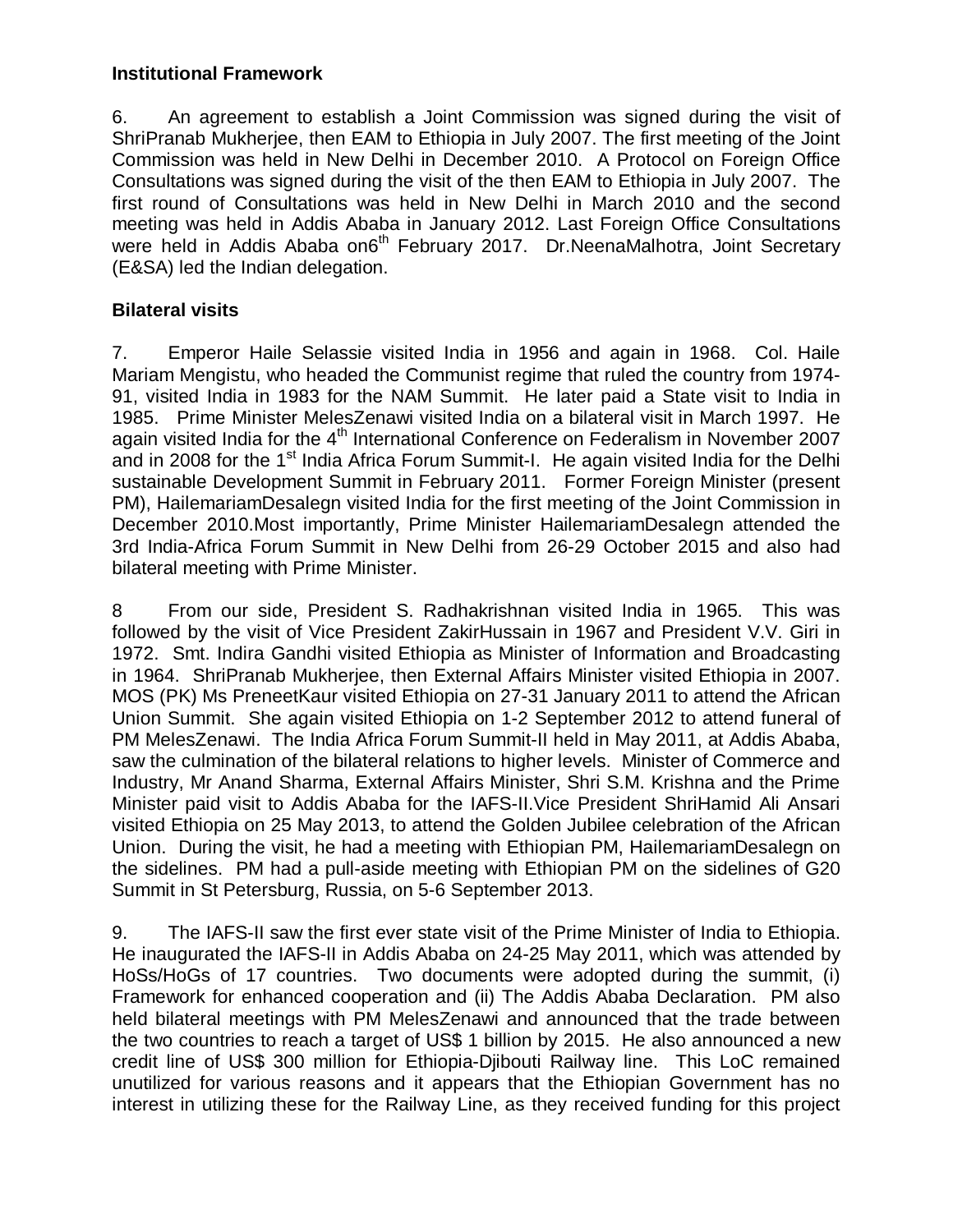from other sources. Ethiopian side has recently requested for re-purposing this LoC and utilizing it for power transmission lines, road projects etc. Two agreements were signed – Double Taxation Avoidance Agreement and MoU between National Small Industries Corporation (NSIC) of India and Federal Micro and Small Enterprise Development Agency (FEMSEDA) of Ethiopia.

10. Prof K.V. Thomas, Minister of State for Consumer Affairs, Food & Public Distribution visited Addis Ababa from 5-7 July 2011. A four member delegation led by Mr. Rajiv Mehrishi, Director General of Department of Agricultural Research and Education and Secretary, Indian council of Agricultural Research visited Ethiopia from 11-13 December 2011. A team led by Mr M.Ganapathi, Secretary (West), visited Addis Ababa for  $18<sup>th</sup>$  Annual Session of the Executive Council of AU from 26-28 January 2012. A delegation led by Mr.SudhirVyas, Secretary (West) visited Addis Ababa for the  $20<sup>th</sup>$  Executive session of the African Union in January 2013. Mr.DinkarKhullar, Secretary (West) was in Addis Ababa for the  $22<sup>nd</sup>$  Executive session of the African Union in January 2014. Secretary (West) NavtejSarna was in Addis for African Union Executive Session in January 2015 and in August 2015 to meet AUC Chairperson. JS(E&SA) Dr NeenaMalhotra headed the Indian delegation for the AU Summit's Executive Session in January 2016.JS (E&SA) Dr.NeenaMalhotra also headed the Indian delegation for the Foreign Office Consultations in Addis Ababa in February, 2017.

#### **Bilateral agreements**

- 11. The bilateral agreements signed by the two countries are:
	- **i)** Air Services Agreement (1967); 4 MoUs were signed subsequently, in 1972, 1993, 2004 and 2008.
	- **ii)** Agreement on Technical, Economic and Scientific Cooperation (1969)
	- **iii)** Cultural Agreement (1983)
	- **iv)** Trade Agreement (1997)
	- **v)** Agreement on Cooperation in Micro Dams and Small Scale Irrigation Schemes (2002)
	- **vi)** Agreement on Establishment of Joint Ministerial Commission (2007)
	- **vii)** Bilateral Investment Promotion and Protection Agreement (2007)
	- **viii)** Agreement on Cooperation in the field of Science and Technology (2007) **ix)** Educational Exchange Programme (2007)
	- **ix)** Educational Exchange Programme (2007)
	- **x)** Protocol on Foreign Office Consultations (2007)
	- **xi)** Double Taxation avoidance treaty (2011)
	- **xii)** MOU between NSIC, India and FEMSEDA (2011)
	- **xiii)** MOU between ICAR and Ethiopian Institute of Agricultural Research in December 2011

## **Bilateral Trade and Investment**

12. Since the opening up of the Ethiopian economy in the last decade, business ties between the two countries have increased significantly especially in the area of infrastructure projects like roads, power, telecommunications and water resources. A trade agreement, signed by the two countries in 1997 provides for the establishment of a Joint Trade Committee (JTC). The first meeting of the JTC was held in Addis Ababa in February 1998 and the fifth was held in Addis Ababa in October 2008. A Joint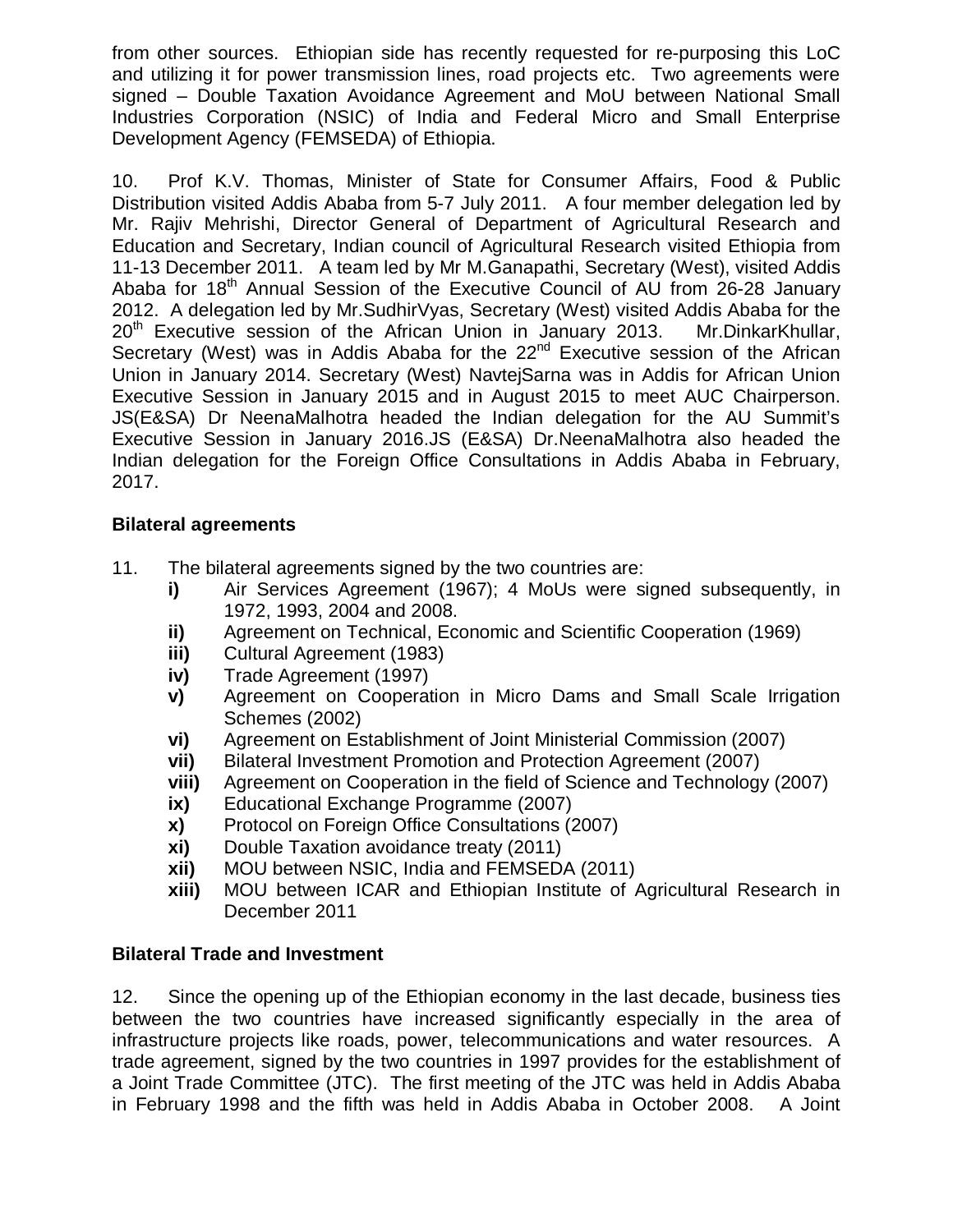Business Council was established in June 1997 through an agreement between FICCI/ASSOCHAM and the Ethiopian Chamber of Commerce. A Bilateral Investment Promotion and Protection Agreement wassigned on 5 July 2007 but it has not been operationalised. Double Taxation Avoidance Agreement signed in May 2011. During the India-Africa Forum Summit in April 2008, PM Dr.Manmohan Singh announced a Duty Free Tariff Preference Scheme for LDCs and Ethiopia was among the first countries to accede to the DFTP scheme.

13. **Bilateral Trade:** Bilateral trade in 2016 stood at US\$1.37 billion, of which India's exports to Ethiopia were US\$1.30 billion and imports were US\$68.4 million. Exports from India mainly include primary and semi-finished iron and steel products, drugs and pharmaceuticals, machinery and instruments, manufactures of metal, etc. Major imports by India from Ethiopia were: pulses, precious and semi-precious stones, vegetables & seeds, leather and spices. Sugar and pharmaceuticals are India's major export items to Ethiopia, accounting for 14.5% and 13.0% respectively of India's total exports to Ethiopia. It was followed by iron and steel products (12.1%), rice (12.0%) and machinery (4.8%). Pulses are the major items imported from Ethiopia, accounting 38.8% of India's total imports from Ethiopia. It was followed by seeds (29.8%), oil seeds (11.0%), precious &semi precious stones (6.6), leather (5.1%) and spices (4.4%). India is the third important source of imports for Ethiopia, contributing 7.7% of all of Ethiopia's imports next to China and USA.

14. **Investment:** There is no Ethiopian Investment in India. Indian companies maintained their reputation as being in the top three foreign investors in Ethiopia with newer Indian multinationals marking their presence in Ethiopia. There are more than 540 Indian companies in Ethiopia with licensed investment of over US\$ 4 billion of which about US\$ 2 billion is estimated to be on the ground. Indian companies have invested in various sectors like agriculture and floriculture, engineering, plastics, manufacturing, cotton and textiles, water management, consultancy and ICT, education, pharmaceuticals and healthcare. About 55% of Indian investment is in the manufacturing sector, followed by agriculture (18%). Some major investments by Indian companies announced in 2015 and 2016 include Asian Paints, Arvind Mills, Raymonds, Kanoria, Fontana Flower PLC, Balaaji Manufacturing PLC, Samaka Stones Pvt. Ltd. Co., MSP Steel & Power Limited and Esdee Paints Limited and Velocity Apparel. Recent Indian investments have been in the textile and garments sector, which is a priority sector in the Growth and Transformation Plan-II. ArvindMills set up a six-millionpiece garment plant in Ethiopia. Kanoria Africa Textiles PLC's denim factory in Bishoftu was opened by Prime Minister HailemariamDesalegn on 24 October 2015. Raymond signed a US\$100 million investment agreement with the Ethiopian Government during the Ethio-India Investment Forum held in Mumbai in October 2015. The production inauguration of HawassaIndustrial Park was carried out by Prime Minister HailemariamDesalegn andArvind and Raymondshave started operations in the Park. An Indian company, MSP Steel & Power Limited, received license to mine or process iron ore in West Wolega Zone, Oromia. GEC Steel Manufacturing PLC started construction of a steel plant in Ethiopia with an investment of USD 300 million.

15. **Business opportunities in Ethiopia**: The areas with most promising potential for investments in the country are agriculture, food-processing, leather & leather products, textile & garments, horticulture, sugar & related industry, chemicals industry, pharmaceutical industry, cement industry, metal & engineering industry, tourism,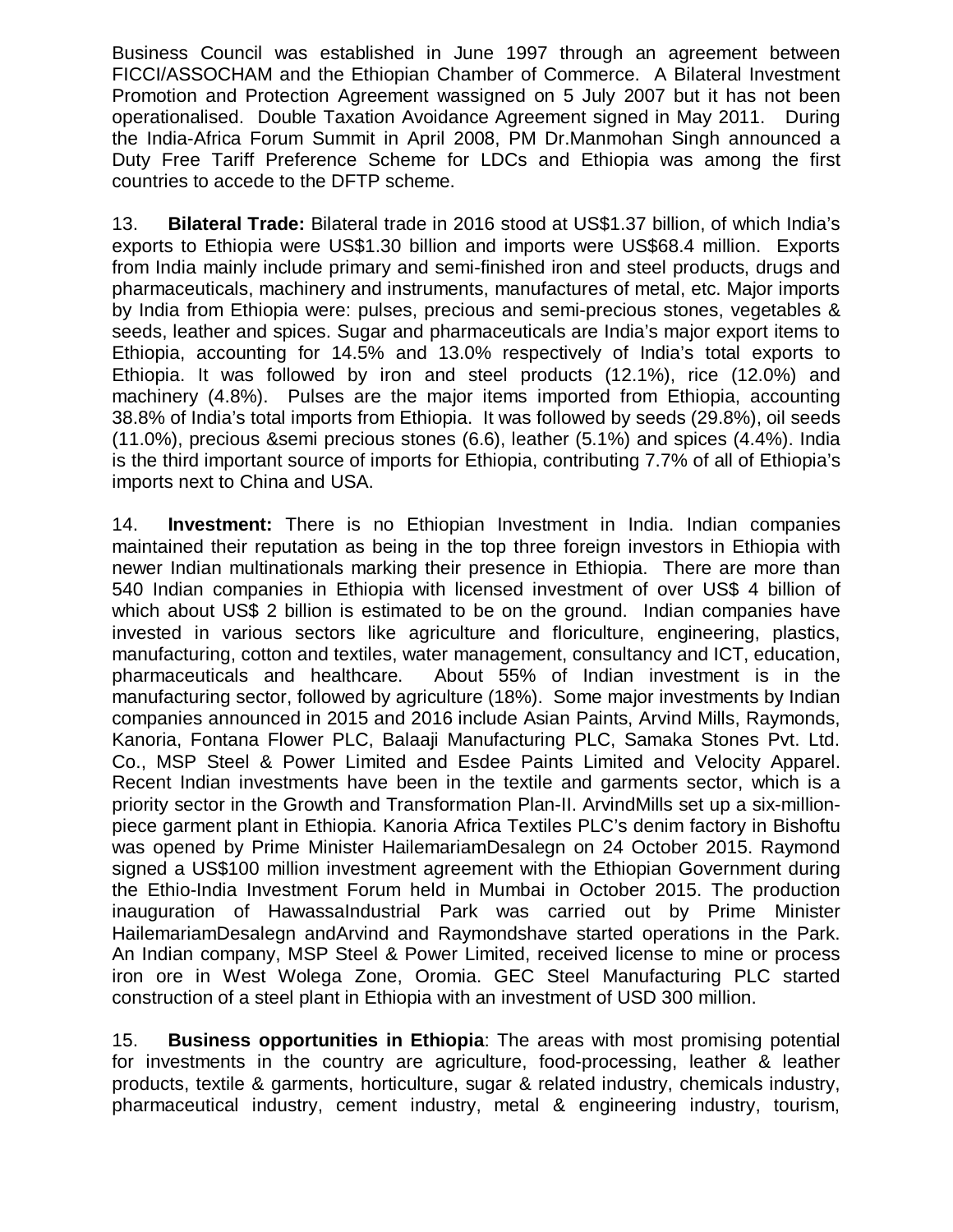construction, mining & oil and hydropower. Leading non-agricultural sectors and investment include: renewable energy, information technology and communications (ICT), construction, tourism and aviation. Sub-sectors such as mobile banking services and outsourcing services, website software and technologies, software development for eGovernment services, and ICT training services are going to be among the major investment opportunities in the country. The ambitious road construction and expansion projects in the country also offers opportunities either to directly involve in the construction work or export of construction machinery, chemicals, and building materials as well as consultancy and supervision services.

16. **Lines of Credit**: The ongoingGoI assistance in developmental projects in Ethiopia continued with sanctioned Lines of Credit worth more than US\$1 billion to the Government of Ethiopia for sectors such as rural electrification, sugar industry and railways. Ethiopia is the largest recipient of long term concessional credit from India in Africa. Out of the three Sugar Factory projects being undertaken through LoC funding of US\$ 640 million, Finchaa Sugar Factory has already been completed and handed over to the Ethiopian side. The other two, WonjiShoa and Tendaho Phase-I have commenced production and would be handed over to the Ethiopian side after the completion of some balance works. More requests from Ethiopian Government for LoC funding in projects related to power transmission, wind energy, road construction, etc. are under consideration of the GoI.

17. India has also donated to Ethiopia a 64-Slice CT Scan Machine to Black Lion Hospital in Addis Ababa as part of our Grant Assistance. The flagship Pan African enetwork Project, an Initiative of Govt. of India aimed at sharing India's expertise in the fields of Healthcare and Education with member countries of the African Union Commission, was launched in Addis Ababa in July 2007. Tele-Education and Tele-Medicine services were being offered till recently at nodes set up in Black Lion Hospital in Addis Ababa and in Addis Ababa University and were well-received. The Tele-Education project has been replicated by the Ethiopian side and linkages established between the Addis Ababa University and the Indian Institutes of Technology at Delhi and Kanpur. Phase II of the project is expected to be launched soon.

18. Indiancompanies from public and private sectors have secured several contracts in the infrastructure sector, including consultancy works, in roads, power, etc. Some prominent ones are:

- (i) An Indian company, MSP Steel & Power Limited, had received a license to secure a mining license to mine or process iron ore in West Wolega Zone, Oromia. The license would enable the company to produce 155,000 tons of magnesite and ilmenite annually.
- (ii) Ethiopian Electric Power (EEP) and Tata Group signed an agreement for the installation of 403 kilo meter long power transmission line. The project set to be completed within 18 months and cost US\$106.4 million.
- (iii) JMC Projects (India) Limited has been awarded a contract for the part 258 km of Nekempte-Bure Road upgrading project. The project cost is estimated to be Birr1.8 billion (US\$80 million), fully funded by the World Bank.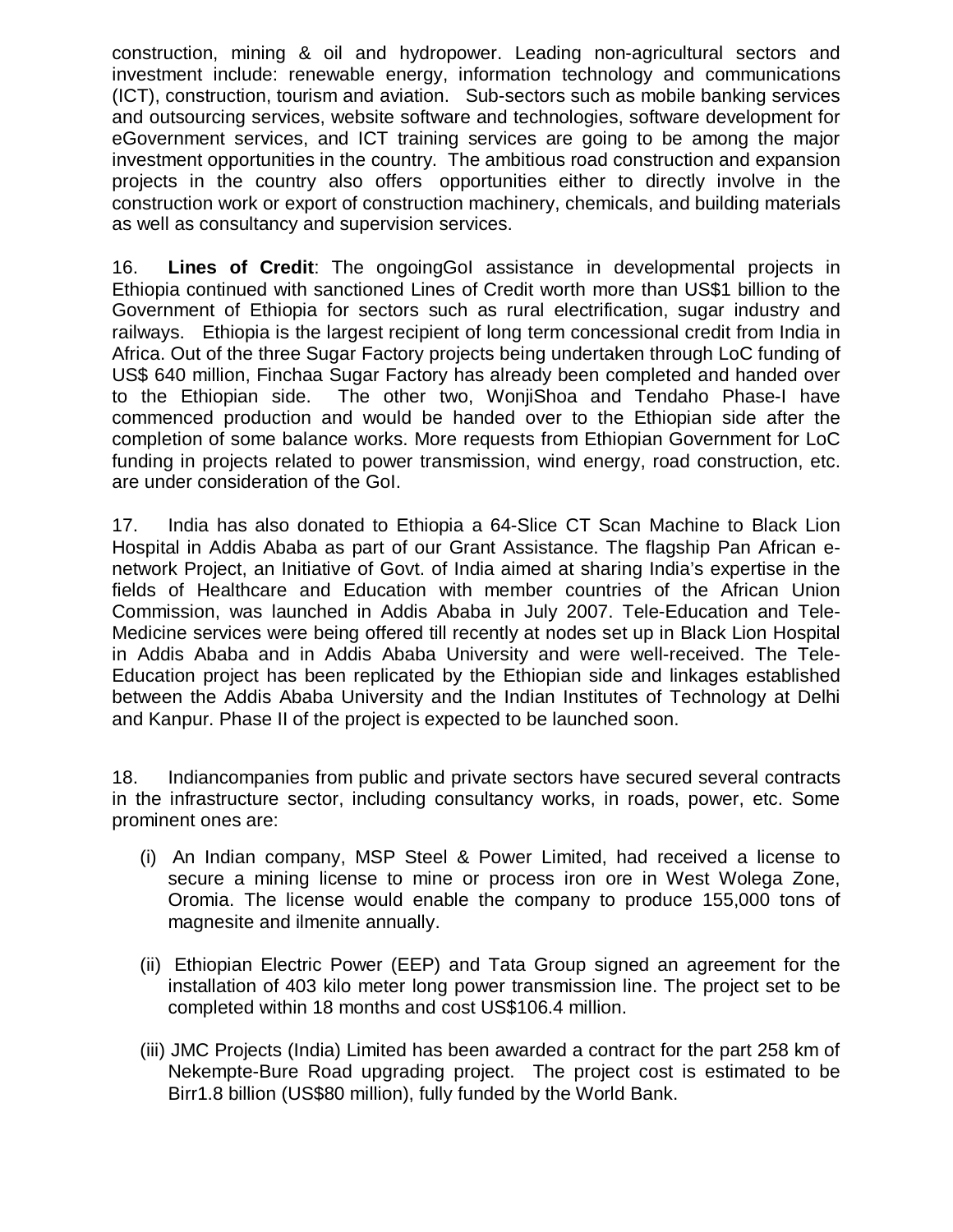- (iv) JMC Projects (India) Limited has also been awarded another road project, Mega-Moyale road, which is part of the Mombasa-Nairobi-Addis Ababa Road Project. The 109 km asphalt concrete road will be at a cost of 1.5 billion birr.
- (v) Ethiopian Electric Power (EEP) concluded US\$60 million (1.2 billion Birr) agreement with Larsen Arsen& Toubro Limited for capacity improvement and expansion project at power distribution stations.
- (vi) Mahindra Consulting Engineers Limited (MACE) is actively working with UNIDO and Ministry of Industries, Government of Ethiopia in developing integrated Agro Industrial parks (IAIP) and Rural Transformation Centers (RTC) in four regions of Ethiopia.
- (vii) Tech Mahindra Ltd. (TechM), an Indian company specializing in digital transformation, consulting and business re-engineering, has signed a deal with the Development Bank of Ethiopia (DBE) to implement Enterprise Resource Planning (ERP) and Business Intelligence Systems, at a cost of US\$780,000.
- (viii) Ethiopia's Government concluded a Memorandum of Understanding (MoU) with ArvindEnvisol, water Management Company, in the aim of building Zero Liquid Discharge (ZLD) solutions for the country's industry parks. ArvindEnvisol had earlier installed ZLD solutions for Hawassa Industrial Park.
- (ix) Hyderabad based hospital operator, Global Hospitals Group, has unveiled a plan to set up a US\$ 200 million Tertiary Referral Hospital which can serve Ethiopia and the whole region.

19. **Exchange of business delegations**: Momentum has been maintained in trade and economic engagements with participation of Indian business delegations in Trade Fairs, BSMs, etc. Embassy facilitated trade delegations and also organized Exhibitions and Buyer-Seller Meets. A delegation of Chemicals and Allied Products Export Promotion Council (CAPEXIL) of India visited Addis Ababa from 3-6 June 2015. The Third International Conference on Financing for Development (FfD3) was held in Addis Ababa from 13-16 July 2015 and India was represented by ShriJayantSinha, Hon'bleMoS (Finance). 18 Indian companies representing building and construction materials participated in the  $6<sup>th</sup>$  Addis Build Construction Exhibition in Addis Ababa. A 21-member (18 companies) delegation from the Engineering Export Promotion Council (EEPC) led by Mr. Mahesh K Desai, Regional Chairman visited Ethiopia from 20-23 March 2016 to explore mutually beneficial business opportunities. A multi-sectoral business delegation of the Basic Chemicals, Cosmetics & Dyes Export Promotion Council (CHEMEXCIL) of India visited Ethiopia from 2- 3 August 2016. The CHEMEXCIL delegation led by ShriSuhas G. Bharadi, Executive Director, Chemexcil had a fruitful visit and held a Buyer Seller Meet (BSM) on 3 August 2016 at Hilton Hotel in Addis Ababa. ASSOCHAM participated in the 9<sup>th</sup>Ethio Chamber International Trade Fair from 10-14 November 2016. A 17-member delegation organized by India's leading business association, the Confederation of Indian Industry (CII), visited Ethiopia from 2- 4 February 2017. The first Indian Medical Tourism Destination (IMTD) Exhibition - IPHEX Ethiopia was held at Millennium Hall, Addis Ababa on 20 & 21 February 2017. 19 Indian companies representing diverse sectors participated in the Addis Chamber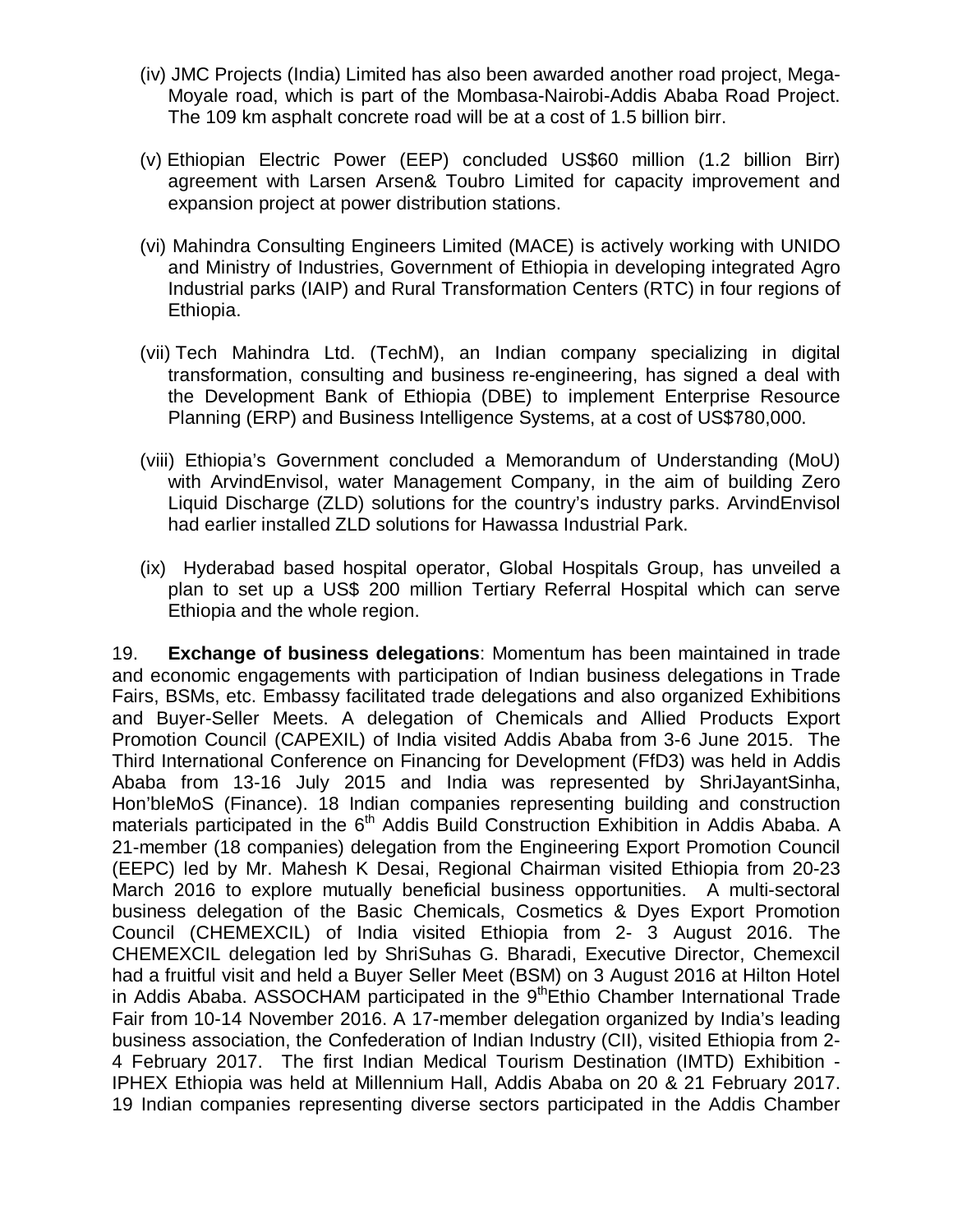International Trade Fair (ACITF) from 23 February to March 1, 2017 under the motto "Conducive Environment For Enhanced Export Performance.'' held at the Addis Ababa Exhibition Center. The Synthetic & Rayon Textiles Export Promotion Council (SRTEPC) of India, with the assistance of this Embassy, organized an Indian Textile Exhibition (INTEXPO- Ethiopia) on 6th and 7th March 2017, at Sheraton Addis Hotel.

20. Important business delegations visiting from Ethiopia include in Vibrant India First-B2B Trade Summit in Ahmadabad, in India Electronics Expo in New Delhi, visit of State Minister of Mines with a delegation to Jaipur to learn best practices in precious and semi-precious stones sector and by Health Minister to attend Call to Action Summit-2015 in New Delhi. A separate Ethio-India Business Forum was organised in New Delhi on 29 October 2015 by the Ethiopian Embassy and in Mumbai on 30 October 2015 by the Ethiopian Consulate. The Forum in Mumbai was also addressed by the Prime Minister HailemariamDesalegn. Dr TedrosAdhanom, then Minister of Foreign Affairs, Dr.ArkebeOqubay, Adviser to the Prime Minister of Ethiopia, Mr.FitsumArega, Commissioner, Ethiopian Investment Commission and Mr.Mayur Kothari, Convener, India Business Forum participated in the Forum.A 19-member Ethiopian business delegation led by the Secretary General of the Ethiopian Chambers of Commerce &Sectoral Associations visited the SVUM 2016 International Trade Show at Rajkot from 11 to 15 February 2016. A-6 member high level delegation team of Ministry of Public Enterprises, led by Ms.DemituHambisa, Minister of public Enterprise visited India in March 2016. The delegation met Minister of Heavy Industries and Public Enterprises of India. An 11-member delegation from the Ethiopian Chambers of Commerce & Sectorial Association participated in the CAP India 2016- a joint initiative of CHEMEXCIL, PLEXCONCIL, CAPEXIL and SHEFEXIL in the Chemicals & Plastics Sector which was held from 20 to 22 March 2016 at Bombay Exhibition Centre, Mumbai. Ms.Aysha Mohammad, Minister of Construction and Mr.GebremeskelChala, State Minister of Construction participated in the 12<sup>th</sup> CII-EXIM Conclave on India Africa Project Partnership 2017 in New Delhi from 9-10 March, 2017. Dr. Abraham Tekeste, Minister of Finance and Economic Cooperation and Mr.FissehaAberra, Director, International Financial Institution Cooperation Directorate of the Ministry of Finance and Economic Cooperation participated in the 52<sup>nd</sup> Annual Meetings of African Development Bank Group at Gandhinagar, Gujarat from 22 to 26 May 2017. An Ethiopian delegation, including government officials and textile industry representatives, visited the Government Polytechnic Nagpur (GPN) in Nagpur, India in the first week of May 2017.

## **Cooperation in Capacity Building**

21. The Indian Technical and Economic Cooperation (ITEC) programme was started in Ethiopia in 1969. Training is one of the major activities under ITEC and it has been very successful in Ethiopia. The professionals and people from Ethiopia have been attending training courses, both civilian and defence, in different centres of excellence in India which empower them for professional skills. This programme covers areas like agriculture, information technology, telecommunication, management, rural development, accounts, audit, banking, finance, health, environment and renewable energy.

22. In 2007-08, the number of training slots offered by us were 25. There has been a steady increase since then. On account of decision taken during the India Africa Forum Summit-II, ITEC slots were enhanced to 135 for 2011-2012, 160 slots for 2012-13, 220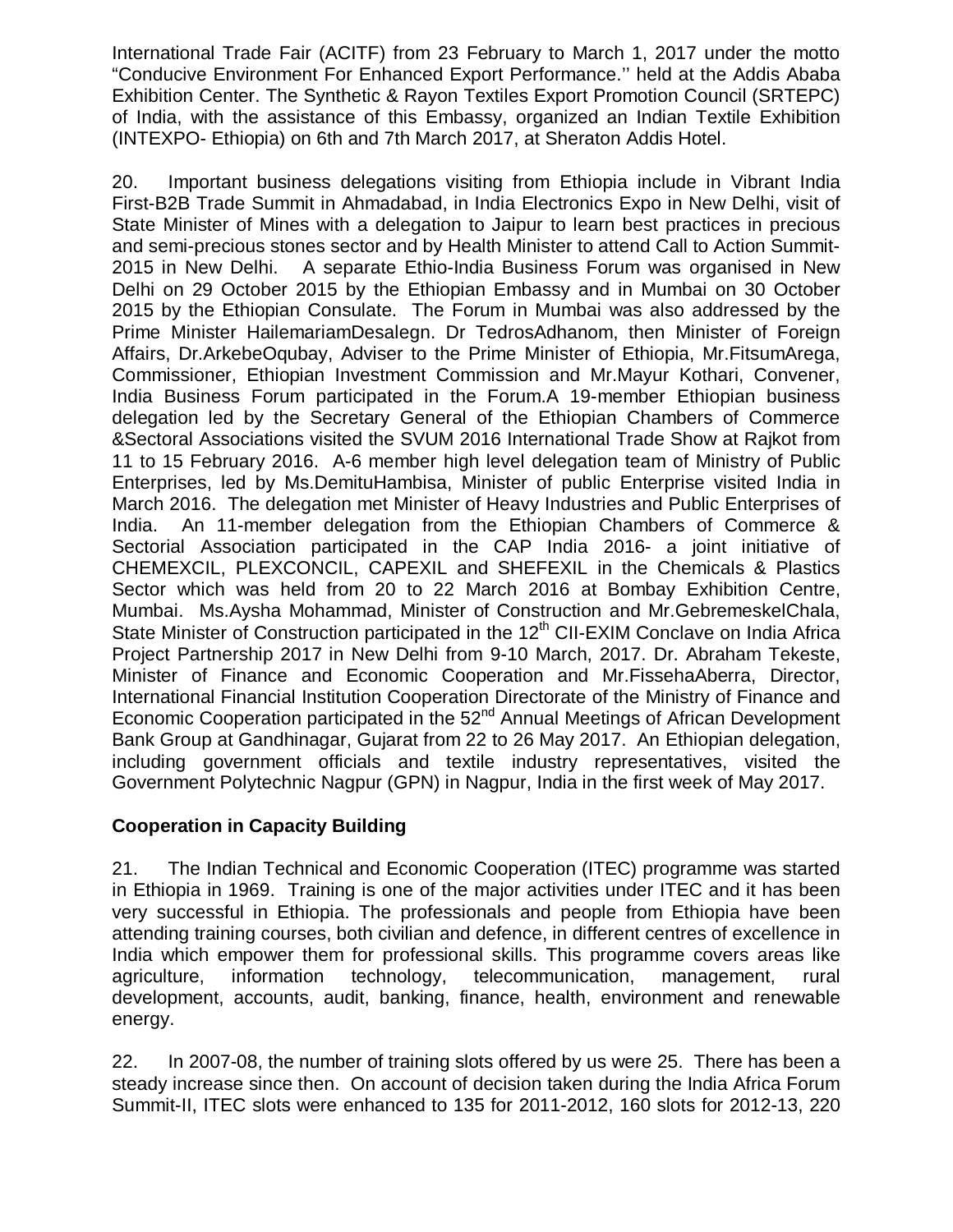slots for 2013-14, 200 slots for 2015-16 and 250 slots for 2016-17.So far Embassy of India, Addis Ababa has sent about 2142 Ethiopian students and around 45 students from Djibouti under this programme.ITEC courses are much appreciated in Ethiopia and have been very useful in making contacts between Indian entrepreneurs and the Ethiopian decision makers.

23. India also makes available services of experts in various fields under ITEC programme. From October 2010-June 2011, consultancy to Ethiopian Revenue and Customs Authority to support implementation of WTO customs evaluation was provided. In 2014, an Indian expert from Commerce Ministry was seconded to Ethiopian Ministry of Industry to assist in Import-Export coefficient. India has also regularly deputed Indian experts to the Ethiopian Foreign Service Institute for short term training of their diplomats.

24. The Central Leather Research Institute and the Footwear Design and Development Institute from India are cooperating with Ethiopian Leather Development Institute. In 2010, a 41 member team of Indian professionals, from both institutions, provided training to Ethiopian leather industries in a project funded by Ethiopian Government. CLRI and FDDI of India signed a twinning arrangement with ELDI of Ethiopia for a 3 year period in a contract launched in September 2011, which has been successfully completed. Currently, Twinning Phase-II contract is in operation from 2015 to 2018. The Ethiopian Textile Industry Development Institute and the National Institute of Fashion Technology of India also launched twinning partnership scheme on 17 August 2013. DG, NIFT visited Addis Ababa in May 2017 to discuss modalities for extending this twinning partnership. A twinning arrangement has also beenentered into between Ethiopia's Textile Industry Development Institute and Mumbai's Institute for Chemical Technology in 2014.

25. A delegation led by Dr.GirishSahani, DG, Council of Scientific Research and Industrial Research (CSIR) visited Addis Ababa during 6-9 June, 2017 for signing of a twining agreement between CSIR and Metal Industries Development Institute (MIDI), Ethiopia. The Agreement was signed on 7 June, 2017 at Addis Ababa and provides for training and capacity building of sciences and technology manpower in order to transform the metal and engineering sector in Ethiopia. This twinning agreement between CSIR and MIDI is another milestone in bilateral cooperation in the science and technology sector between India and Ethiopia.

26. The Indian Council of Cultural Relations (ICCR) offers scholarships to students from African countries every year for University studies in India. Every year we receive applications from Ministry of Education, Government of the Federal Republic of Ethiopia and from private students for the courses in Ph.d in Management, Ph.d in Sport Science, Ph.d in Accounting and Finance, Masters in Engineering, Ph.d in Social anthropology, Ph.d in Mathematics, Masters Degree in Tourism, Master's Degree in Urban & Rural Planning, Masters Degree in Economics, Ph.d in Educational Leadership Management,Ph.d in History, Masters Degree in Law, Ph.d in Environmental Science and for Under Graduate courses in Electrical Engineering; Accounting; Architect etc. Scholarships are also given for learning Indian dance, music, painting, sculpture, etc. These scholarships are much appreciated by the Ethiopians and have contributed to capacity building. So far the Embassy has sent about 430 Ethiopian students and 51 Djiboutian students.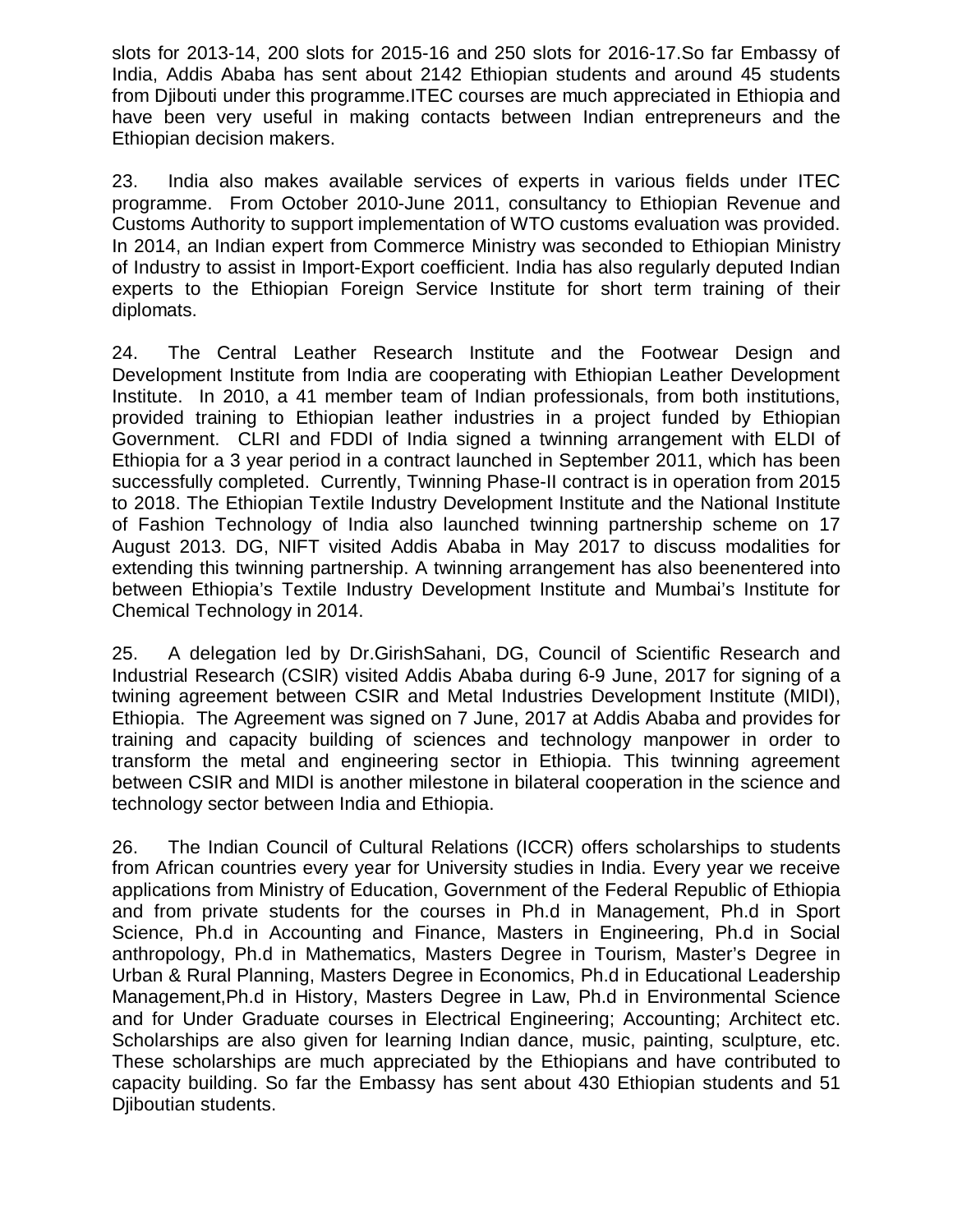# **Cooperation in Science and Technology**

27. An agreement on Cooperation in Science and Technology was signed in 2007. In pursuance of this, a Programme of Cooperation was signed in December 2010. This provides cooperation in five areas suggested by us viz. agricultural sciences, water technologies, health sciences, bio-technology and new sources of energy. It also provides for cooperation in four areas suggested by the Ethiopian side viz. traditional knowledge, textiles and garments, leather and leather products, ICT and micro electronics. The Programme of Cooperation envisages the establishment of a Joint Committee on Scientific & Technological Cooperation. A space cooperation programme has since been initiated.Ethiopian side has requested for India's assistance in their flagship program of establishing 16 Centres of Excellence in Adama Science and Technology University (ASTU) and Addis Ababa Science & Technology University (AASTU). The proposal was considered in the framework of India-Ethiopia S&T cooperation during the Joint committee meeting scheduled was held in February 2017 in New Delhi, India. An MoU on enhancing cooperation in S&T Sector between the two countries was signed and a draft implementation plan based on the issues discussed during JCM meeting and mentioned in the MoU, particularly, on PhD programs, visiting fellowships, faculty visits, GIS training, Joint R&D projects and, technology transfer is under consideration to move further.

28. During IAFS-III, PM had announced doubling of the scholarships/fellowships for Africa. It is proposed to offer 1000 C.V. Raman Scientific Fellowships over the period of 5 years. This is to be implemented by Department of Science & Technology/Federation of Indian Chambers of Commerce & Industry (FICCI). Since beginning of this fellowship in 2010, 23 candidates from Ethiopia have been sent so far. Further, to replicate the success of Indian plant tissue culture in African countries, total of 270 slots [over the period of 5 years] have been allocated to impart Plant Tissue Culture Training through Department of Bio-technology, Ministry of Science & Technology.

29. Ethiopia has also signed on to the International Solar Alliance initiated by India and France in Paris on 30 November, 2015 on the side-lines of the CoP-21 Summit. Ethiopia is one of the first signatories of the International Solar Alliance Framework Agreement.

## **Cultural Cooperation**

30. The Embassy has been actively promoting Indian culture in Ethiopia. The Missions has been celebrating the International Day of Yoga and the 3<sup>rd</sup>International *Day of Yoga* was celebrated on 17 June 2017 in Addis Ababa with the participation of more than 1000 people, including local and foreign Yoga enthusiasts/experts, children, women, Ministers and senior government officials, etc. Legendary Ethiopian runner and youth icon Haile Gebreselassie participated in the International Yoga Day event organised by the Embassy and endorsed the benefits of yoga.

31. The Mission also participated in the  $11<sup>th</sup>$  Ethiopian International Film Festival (ETHIOIFF) from 14 to 16 November 2016 with screening of three Amharic-subtitled Hindi films. Kathak and Rajastani folk dance performances were organized. Dr.NegeriLencho, Minister of Government Communication Affairs Office of Ethiopia